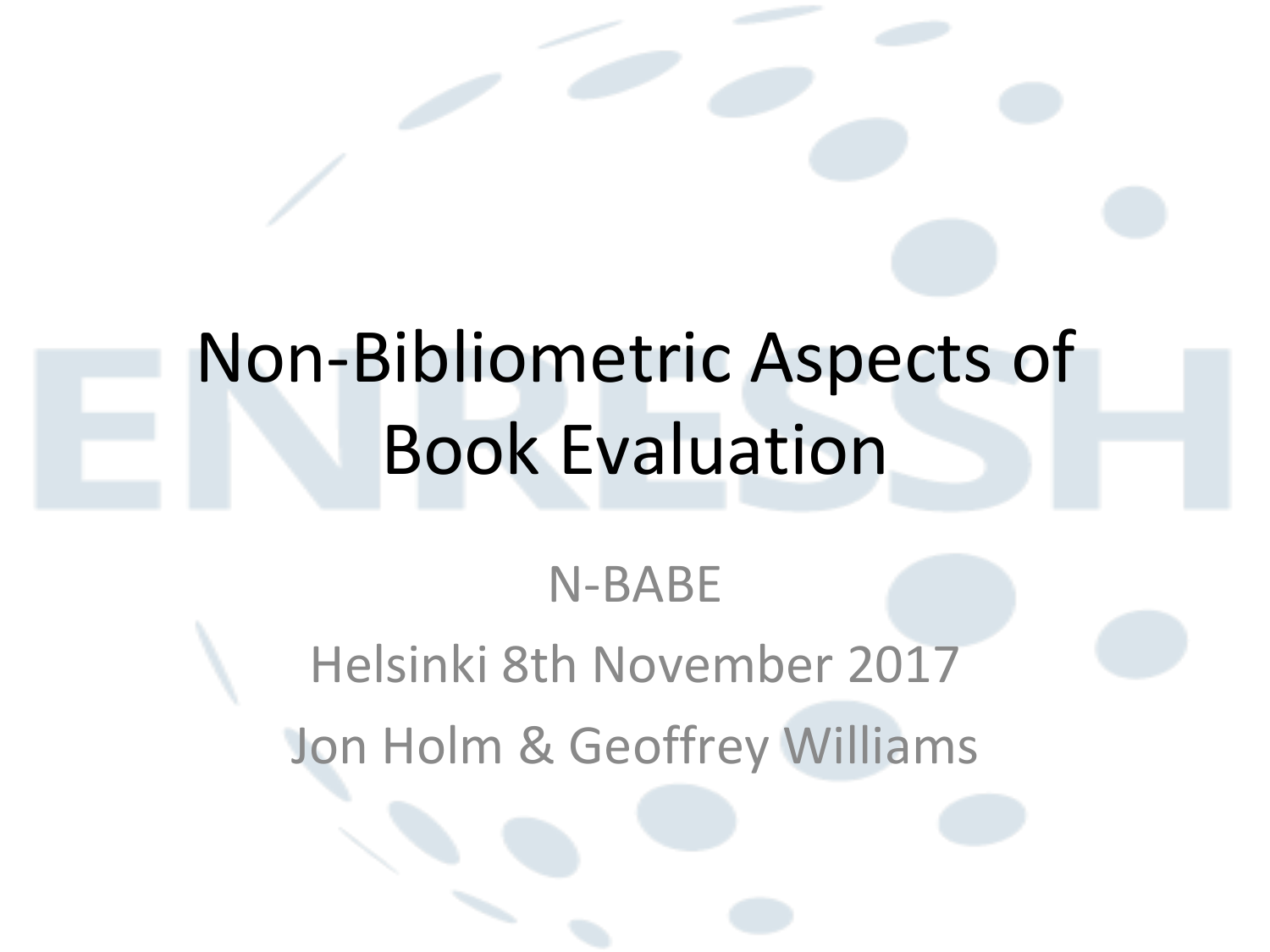# Why N-BABE

- Ending the SSH fallacy
	- $-$  Is SSH simply a means to disguise the non-funding of H?
- Books are not the primary defining characteristic of the SSH, but do represent a distinguishing feature
- Understanding
	- $-$  the nature of the output
		- As a lexicographer, I don't know what 'scientific' means
	- $-$  the notion of quality in books
	- $-$  the impact of books
	- $-$  the motivations of
		- the researcher
		- the publisher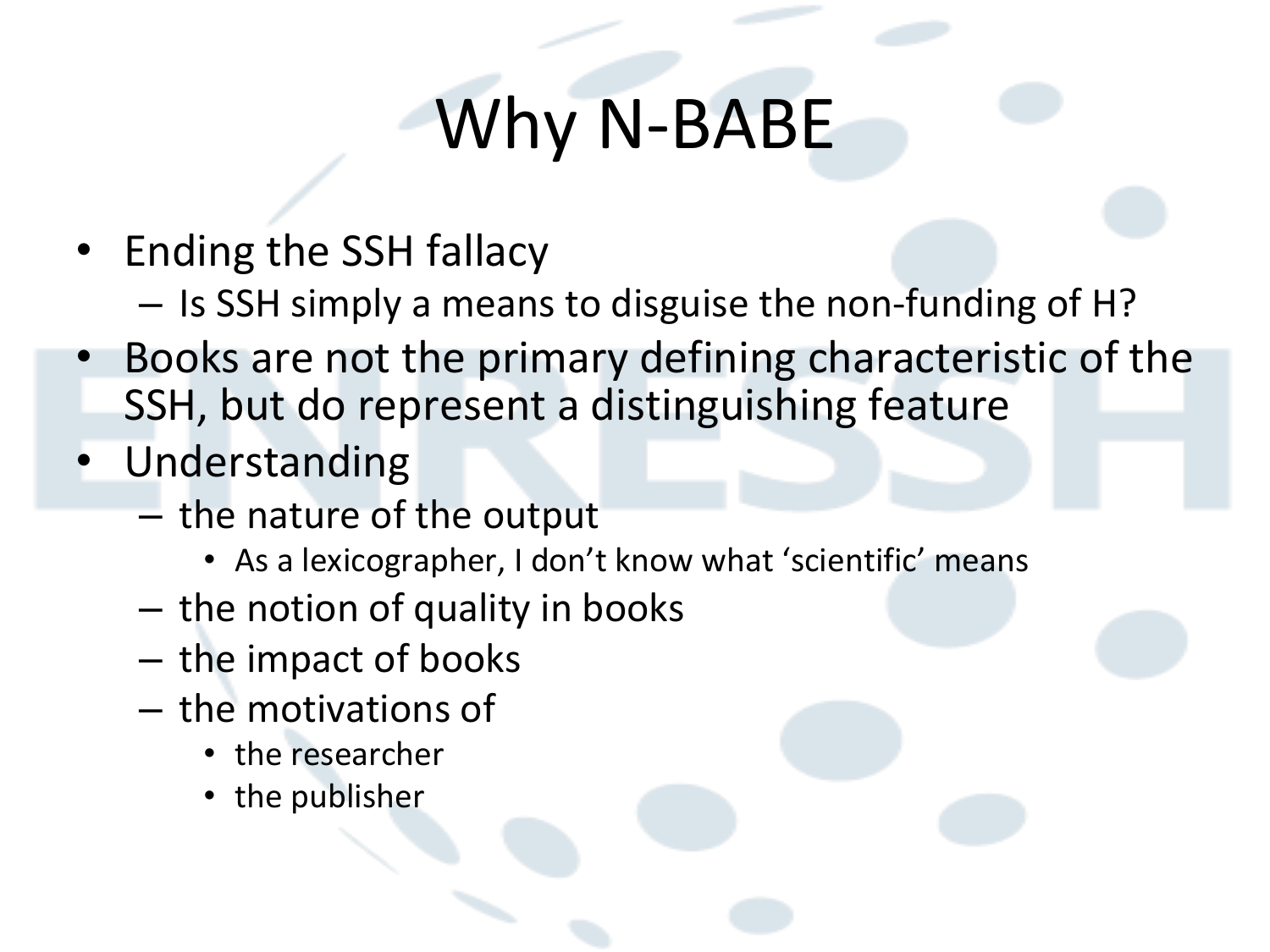# A book by any other name

• The key issue

–What is a book?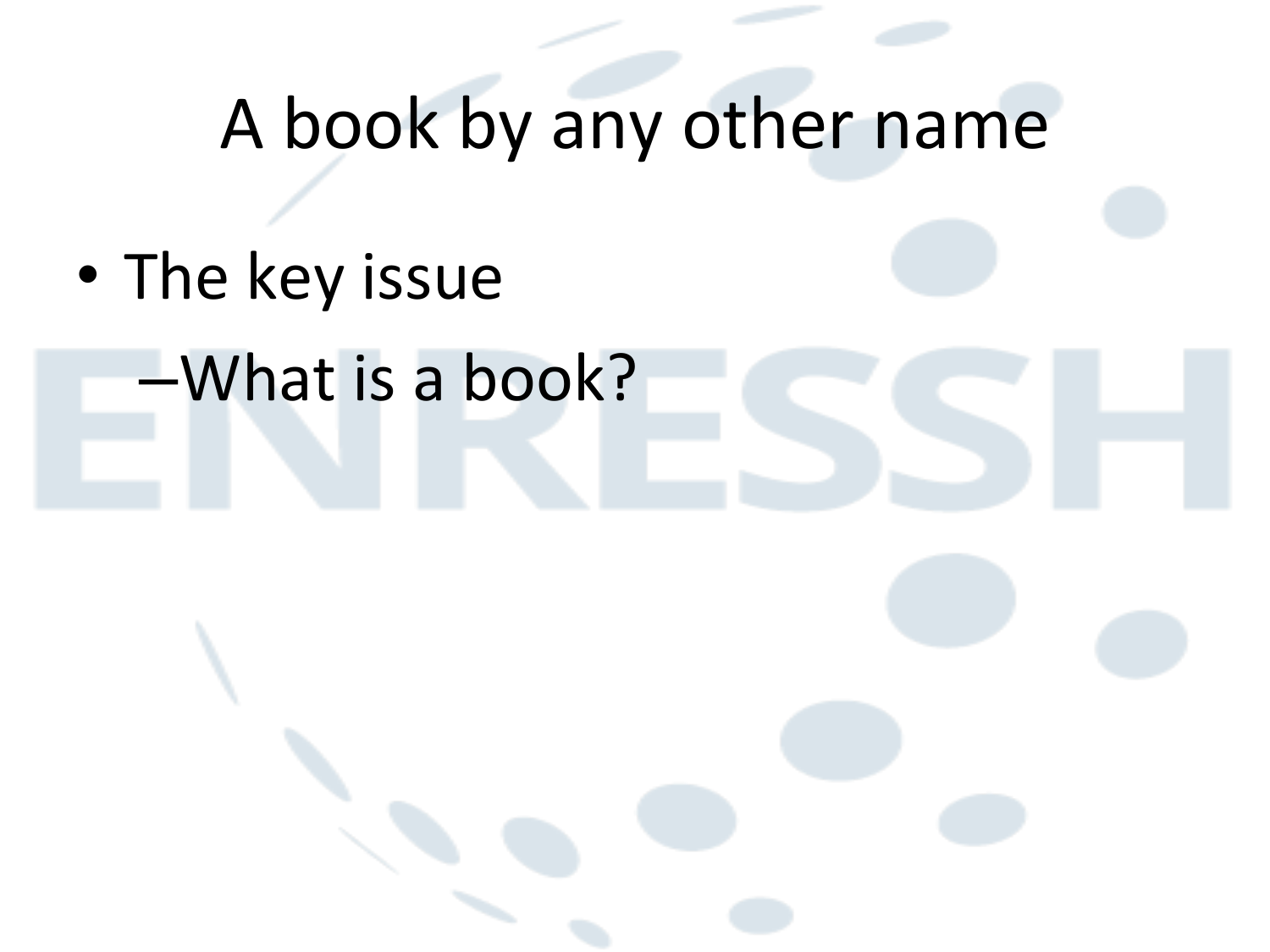#### Key issues

- STATUS OF DIFFERENT BOOK FORMATS
	- Proceedings
	- Edited volumes
	- Monographs
- STATUS OF PUBLISHERS
	- Peer review and selection process
	- Markets
	- Backlists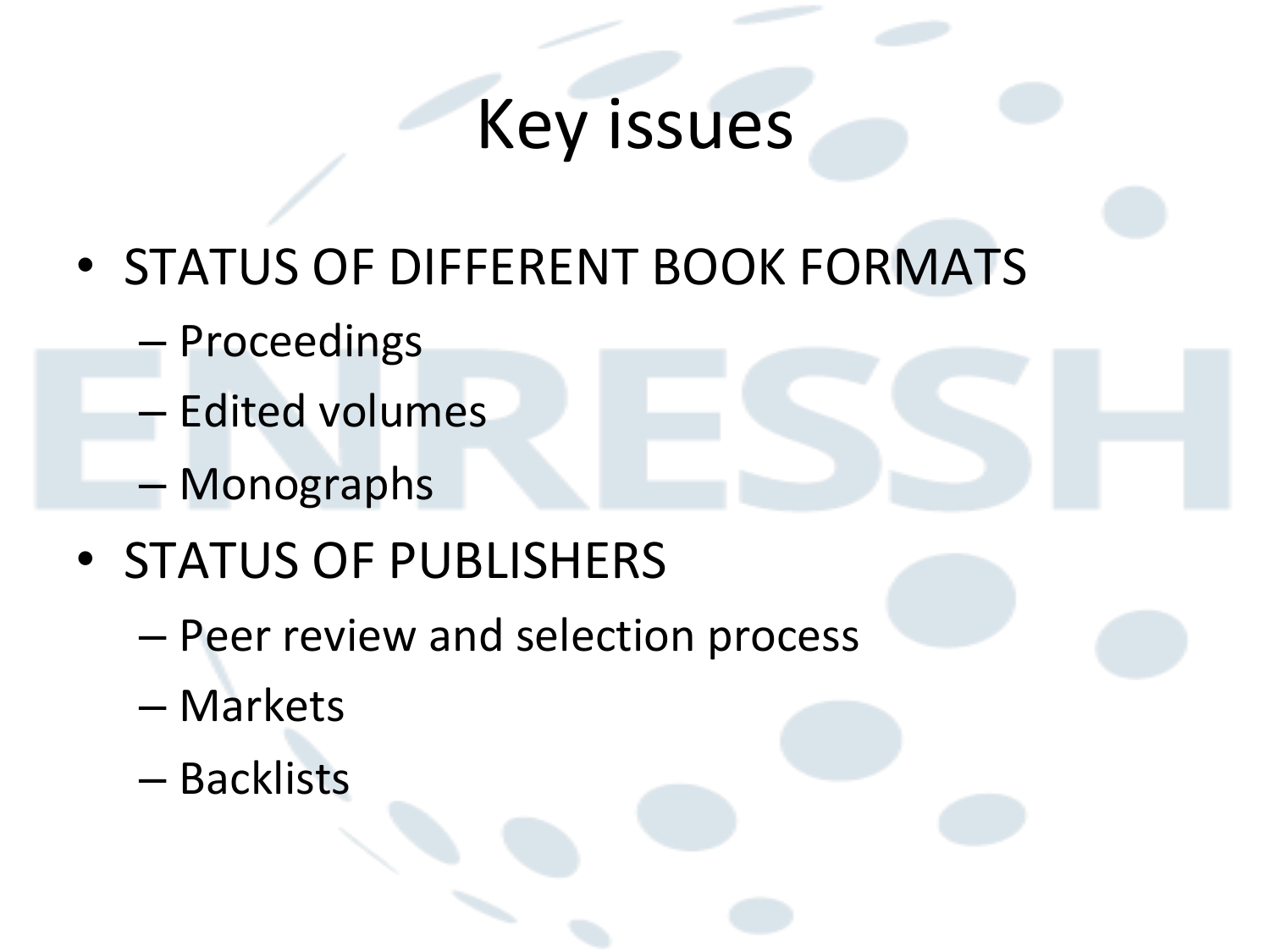#### More issues

- ROLE OF BOOK EDITORS
	- $-$  Editors role in commissioned work
	- Acknowledgment of editorial work in PBF-systems
- OPEN ACCESS
	- $-$  How open access will affect publication patterns, the extent to which they can be beneficial and the extent that they add unnecessary or negative constraints
	- Whether an academic core of publications that should be in open access exists, which would include the case of publishing embargos on book chapters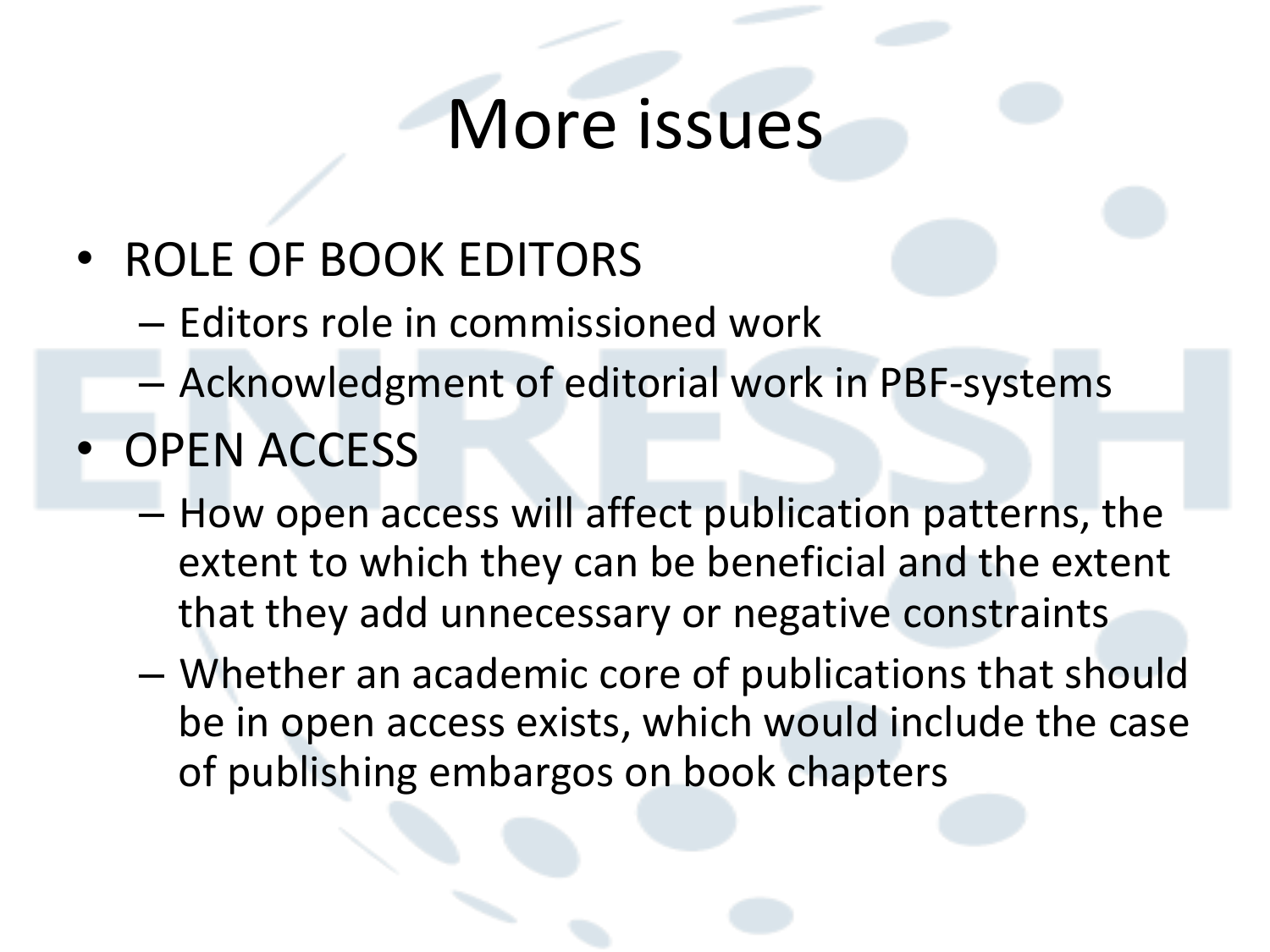#### The Academic Core

- Work essentially aimed at readers within a discipline or between close disciplines. Only these can be required Open Access in the context of funded research
	- Theses
	- Proceedings
	- Collected works
	- Reports
	- Technical or policy documents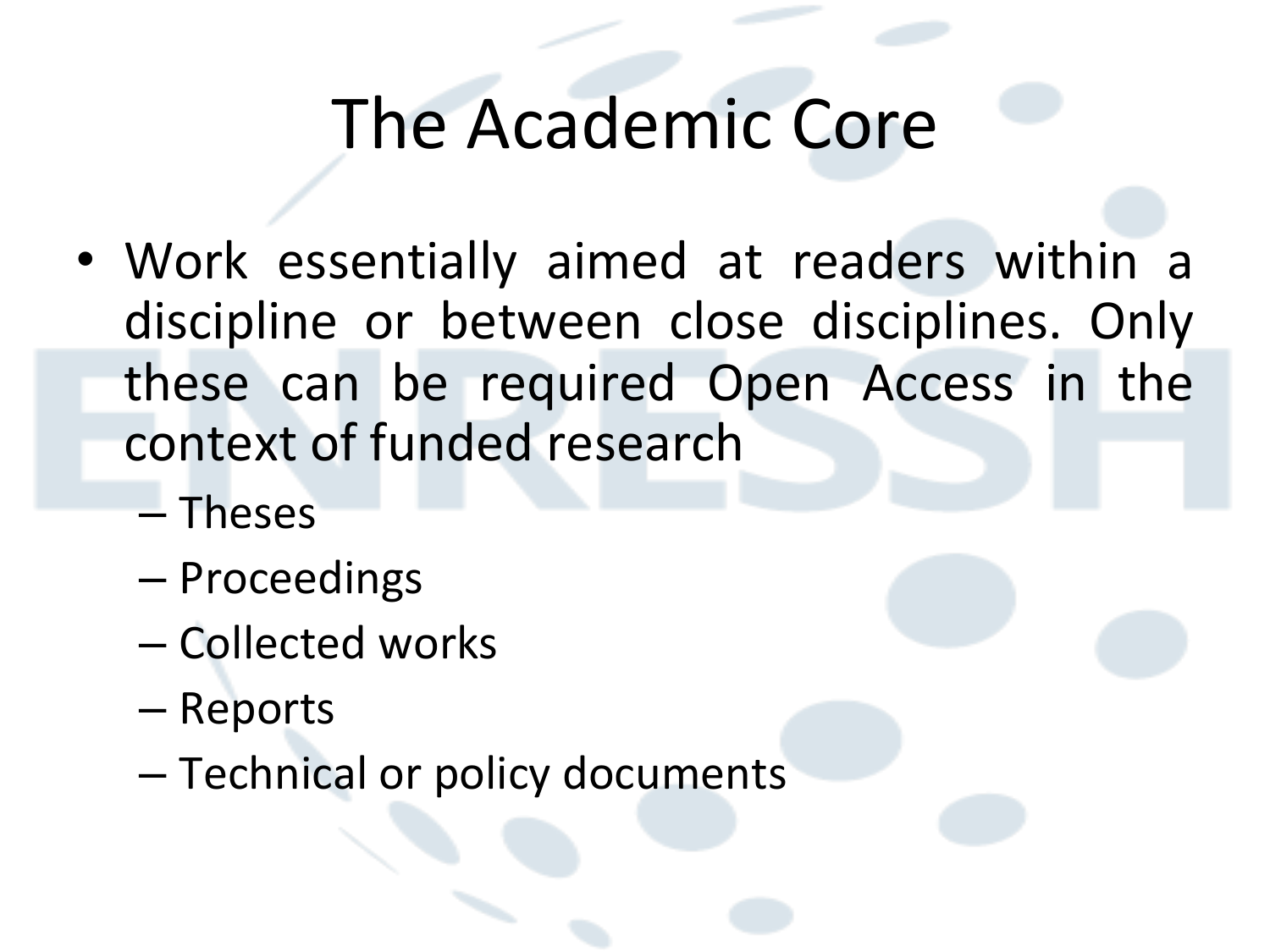## The big issue

• FINANCING

•

- Who pays?
- Who gets royalties?
- Weight in national PBF-systems
- $-$  Institutional policies on printing fees
- $-$  Editorial policies on printing fees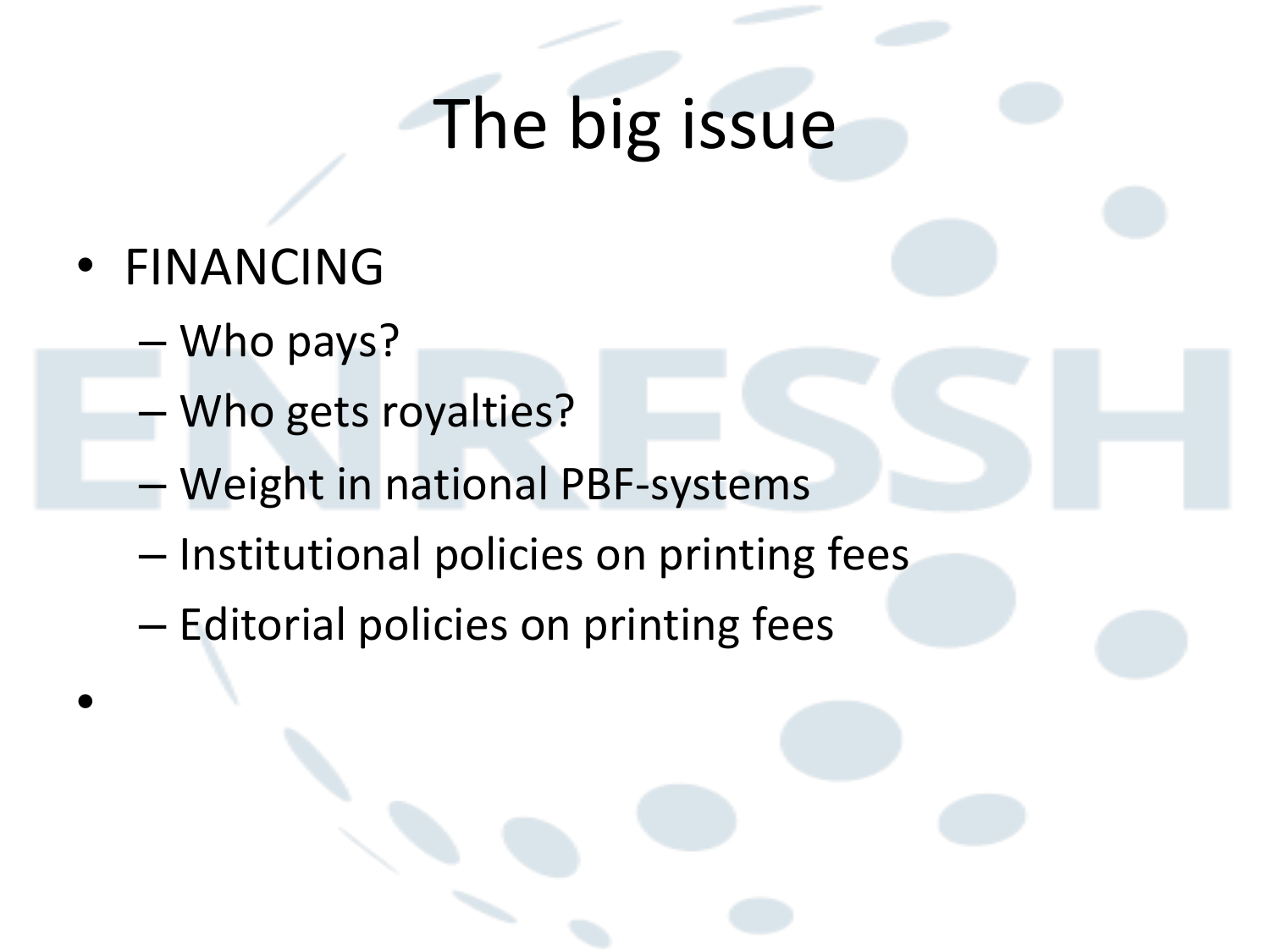# Valorising and not punishing

• APPRECIATION / IMPACT

 $-$  identifying the books that have made a real difference, either in terms of scientific or societal impact: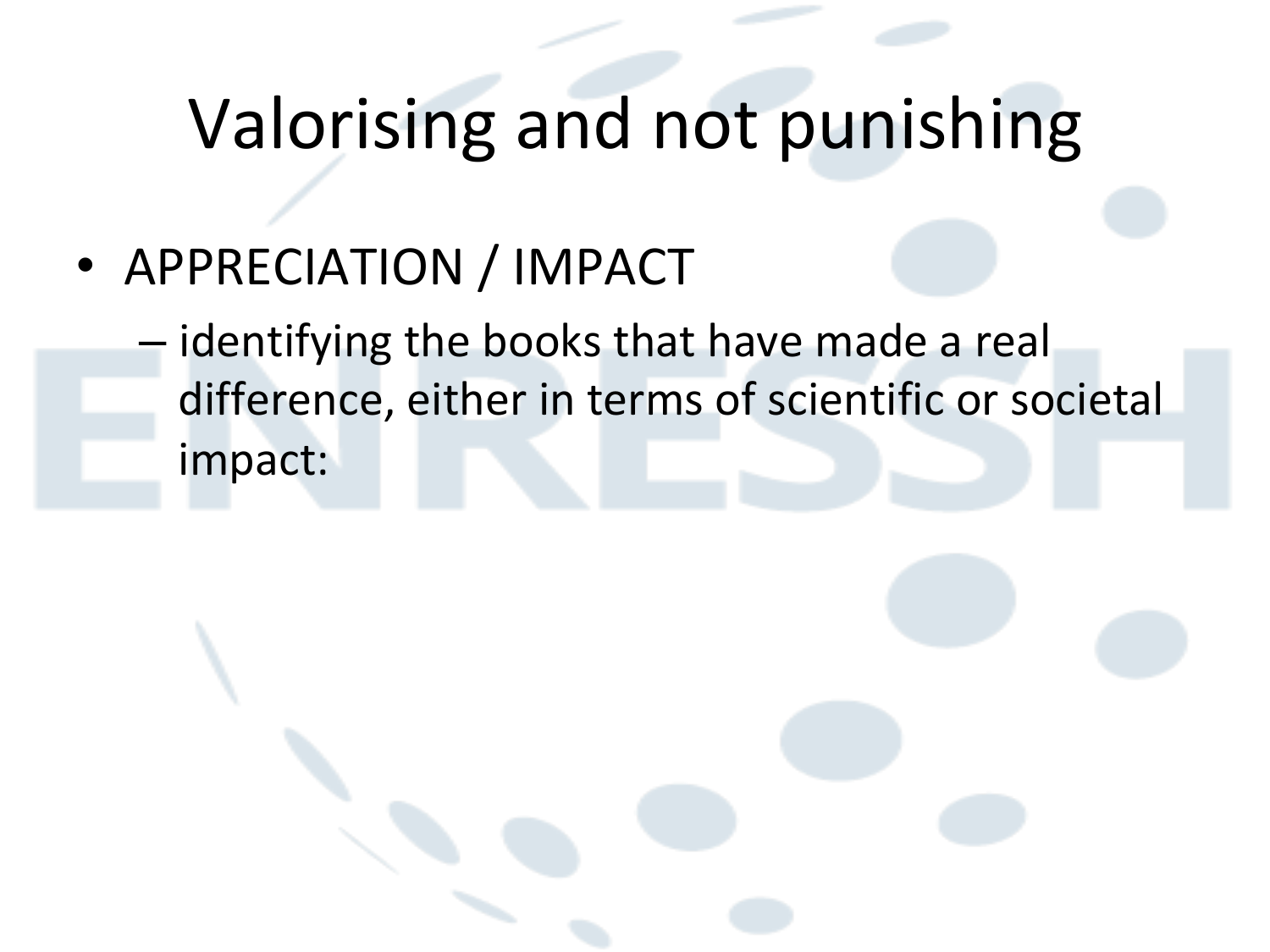# Measuring: Mixed data

- Other qualitative criteria as book reviews, prices
- Other quantitative criteria as sales, library holdings and borrowings
- Google scholar capture book citations, bearing in mind that
	- $-$  citations appear in many places, not all of them are tokens of scholarly impact
	- $-$  it is difficult to establish yardsticks: What should count as high, middle and low levels of citations. How to calculate the expected mean citation of a book published a specific year in a specific discipline by a specific author.
	- $-$  Time period: The book has a very long life, and interest could be rebound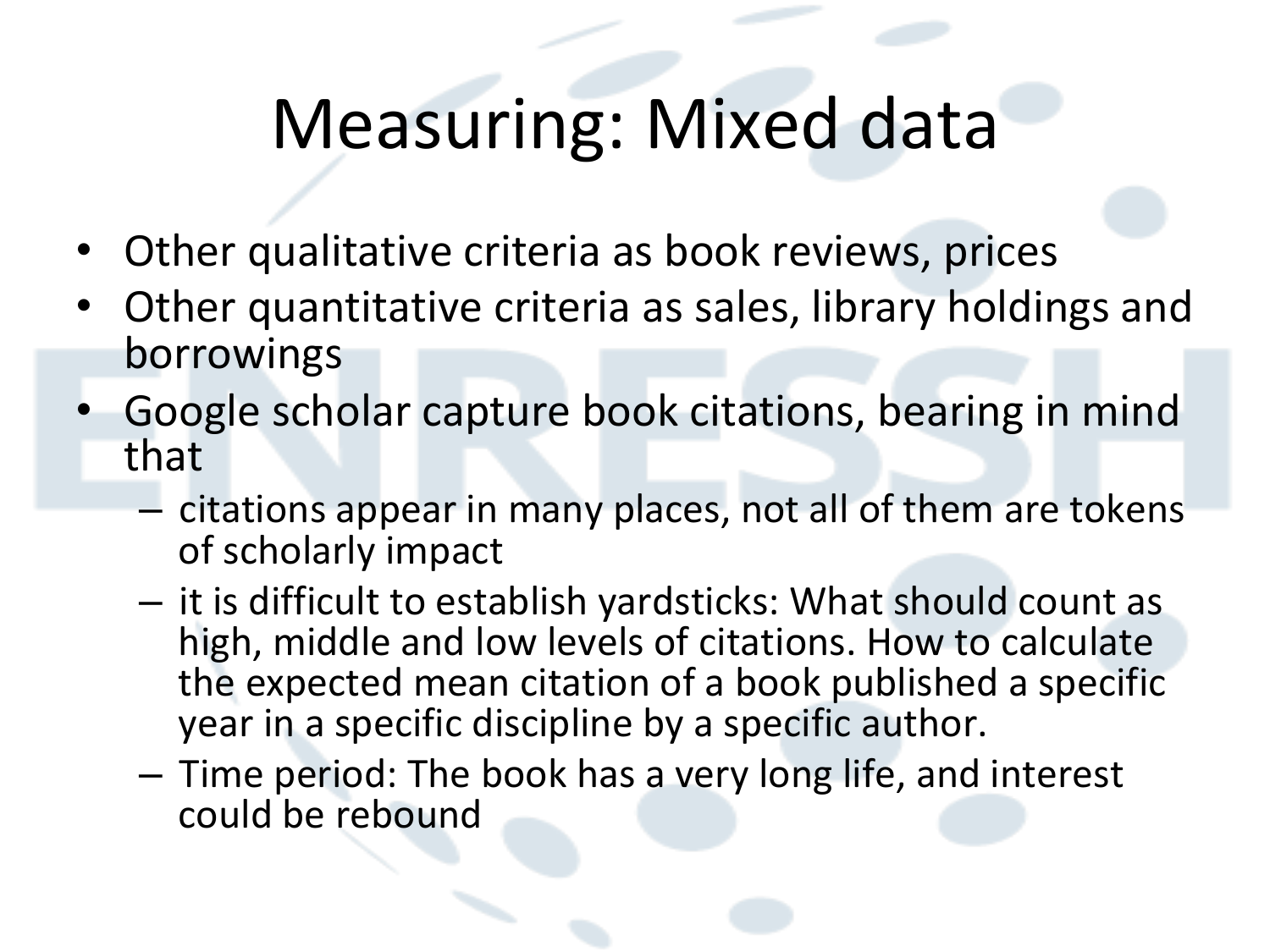#### **Right now**

- A series of talks to open discussion and define thematic groups
- Before the break
	- $-$  Jon Holm: Overview of publication pattern of SSH disciplines in Norway, what an emphasis on the role and distribution of scholarly books and book chapters
	- Jorge Mañana Rodríguez : Non-bibliometric aspects of SPI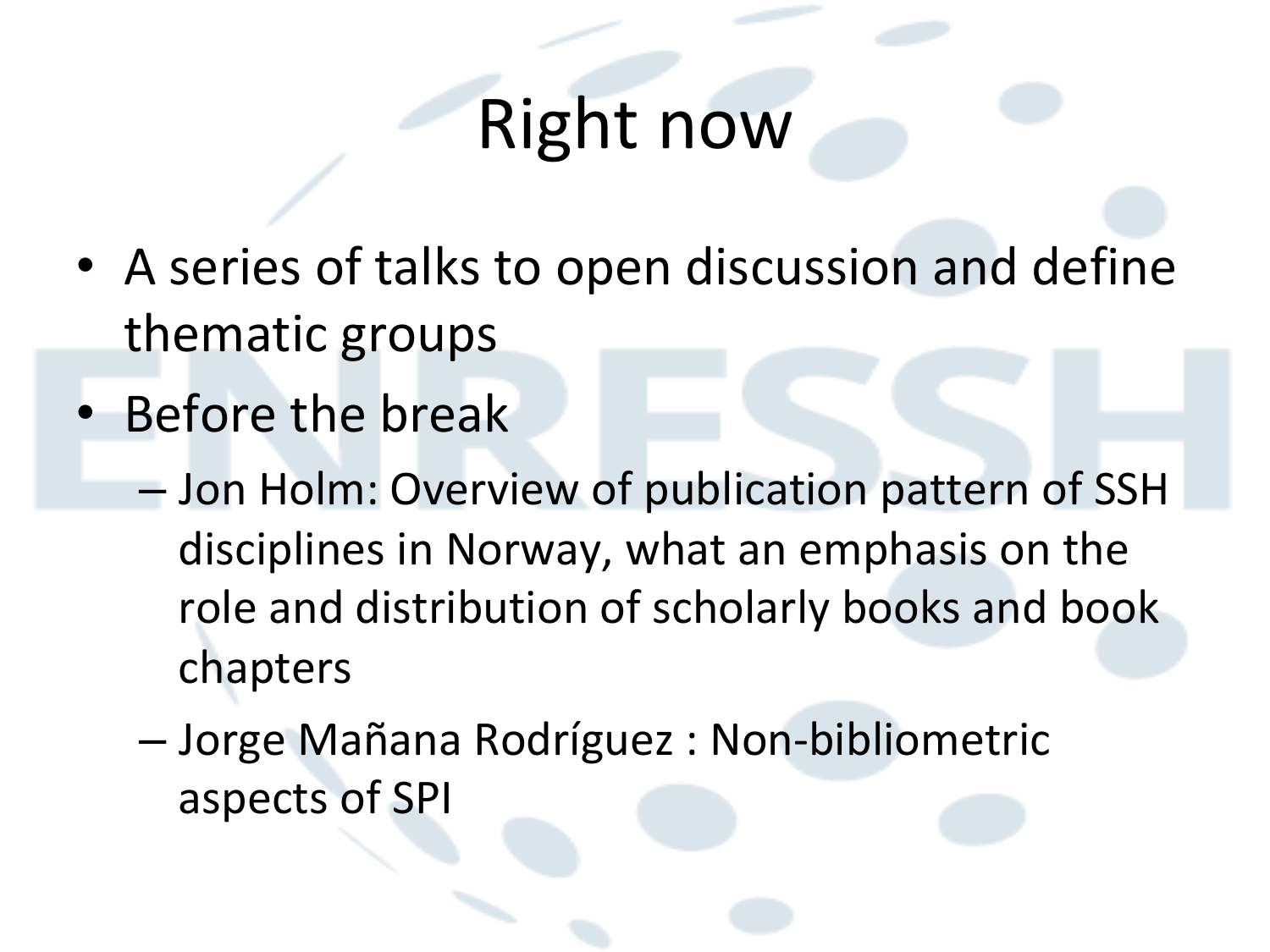# **Right now 2**

- More papers
	- $-$  Ginevra Peruginelli: Law and books
	- Janne Pölönen et al. Finnish label for peer-reviewed publications?
- Some grey areas
	- $-$  Is peer review of books reliable ?
	- Will publishers comply with a label ?
	- Can we build a typology of book output?
	- Are doctoral theses books?
	- Can we define an academic core for open access?
- Establishing work groups